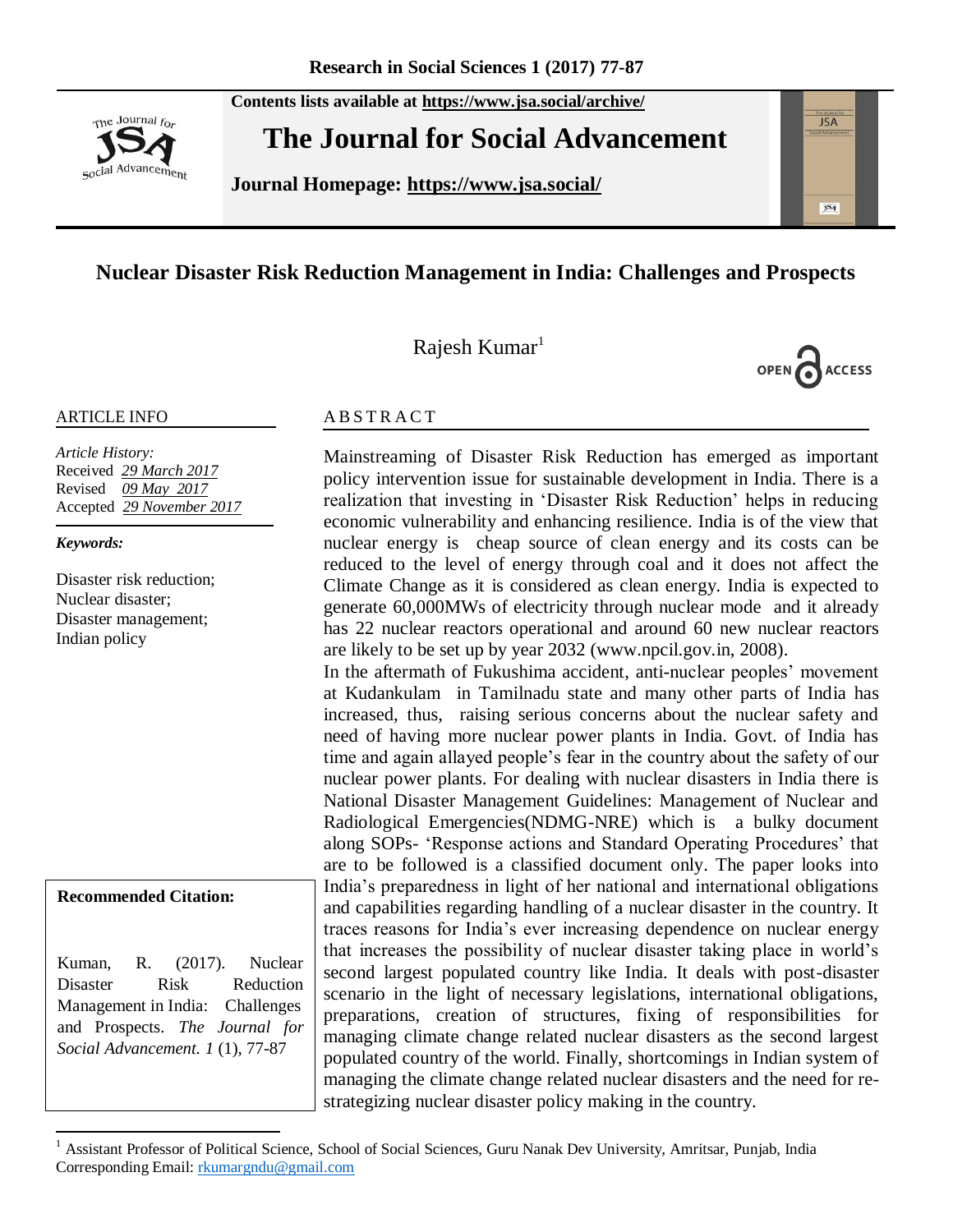### **Introduction**

Mainstreaming of Disaster Risk Reduction has emerged as important policy intervention issue for sustainable development in India. There is a realization that investing in 'Disaster Risk Reduction' helps in reducing economic vulnerability and enhancing resilience. India in recent years has embarked upon a massive nuclear power programme in the 21st century as part of its military and energy security policy. Given the energy security needs consistent with the demands of a growing economy, it has taken to nuclear path in a big manner for generating electricity, apart from generation through coal, gas, hydro, wind or other renewable sources of energy. India is of the view that nuclear energy is cheap source of clean energy and its costs can be reduced to the level of energy through coal and it does not affect the Climate Change as it is considered as clean energy. India is expected to generate 60,000MWs of electricity through nuclear mode and it already has 22 nuclear reactors operational and around 60 new nuclear reactors are likely to be set up by year 2032 [\(www.npcil.gov.in,](http://www.npcil.gov.in/) 2008). The issue of setting up and operating of new nuclear power and reprocessing plants stands intertwined between development, environmental concerns, and areas under mega projects being struck with natural calamities' like floods, earthquakes, tsunamis, manmade accidents or breach of security etc., all might cause nuclear accidents/disasters. Dependence on nuclear power, storage and disposal of nuclear waste, areas surrounding reprocessing plants, transportations of nuclear warheads and their safety is a highly risky proposition in the country. The risk remains very high in India and raises serious questions over the capabilities and responsibilities of Central and State Governments in India which cannot match the state preparedness and disaster planning in Japan and other developed countries of the world.

The Fukushima disaster in March 2011 was the worst nuclear disaster since Chernobyl in 1986, but thus far it has not had a significant impact on the policy of the countries like India. Whereas, Germany, South Korea, and even Japan have openly stated that these countries are going to shut down some of their nuclear reactors and reduce dependence upon nuclear reactors for power

generation in future. In the aftermath of Fukushima accident, anti-nuclear peoples' movement at Kudankulam in Tamilnadu and many other parts of India has increased, thus, raising serious concerns about the nuclear safety and need of having more nuclear power plants in India. For dealing with such nuclear and radiological emergencies in India, the NDMG-NRE Guidelines for dealing with nuclear disasters titled 'Response Actions and Standard Operating Procedures (SOPs)' are to be followed as per classified document with MHA. (NDMG-NRE, 2009, p. xxvii), that remains a secret document only. The natural disaster that took place in Uttrakhand in mid-2013 and Jammu Kashmir in September 2014 and the manner in which disaster relief operations were carried out in Uttrakhand and Jammu and Kashmir both, one is compelled to rethink about India's capabilities to handle nuclear disasters of Fukushima scale. The doubts become serious when one looks at the new government in India headed by Prime Minister Narendra Modi which is yet to make important appointments in the much hyped NDMA. Even the second highest post of Dy. Chairperson of NDMA has not been filled till the last week of October 2014. The new NDA government in aftermath of flood disaster of September 2014 in Jammu and Kashmir has been talking about thorough restructuring of NDMA and it has been of the view that all previous officials were appointed by the then UPA government and hence, now all officials need to be appointed by the incumbent NDA government only. It appears as if politics is too heavy even in cases of disaster related agencies like NDMA.

The paper is divided in three sections. First section, deals with imperatives for India's ever increasing dependence on nuclear energy that increases the possibility of nuclear disaster taking place in world's second largest populated country. Second section, deals with post-disaster scenario in the light of necessary legislations, international obligations, preparations, creation of structures, fixing of responsibilities for managing climate change related nuclear disasters as the second largest populated country of the world. The last section, deals with emerging issues and shortcomings in Indian system for managing nuclear disasters, specially in the aftermath of Fukushima nuclear accident in March 2011, Uttrakhand natural disaster in mid-2013 and the recent September 2014 disaster in Jammu and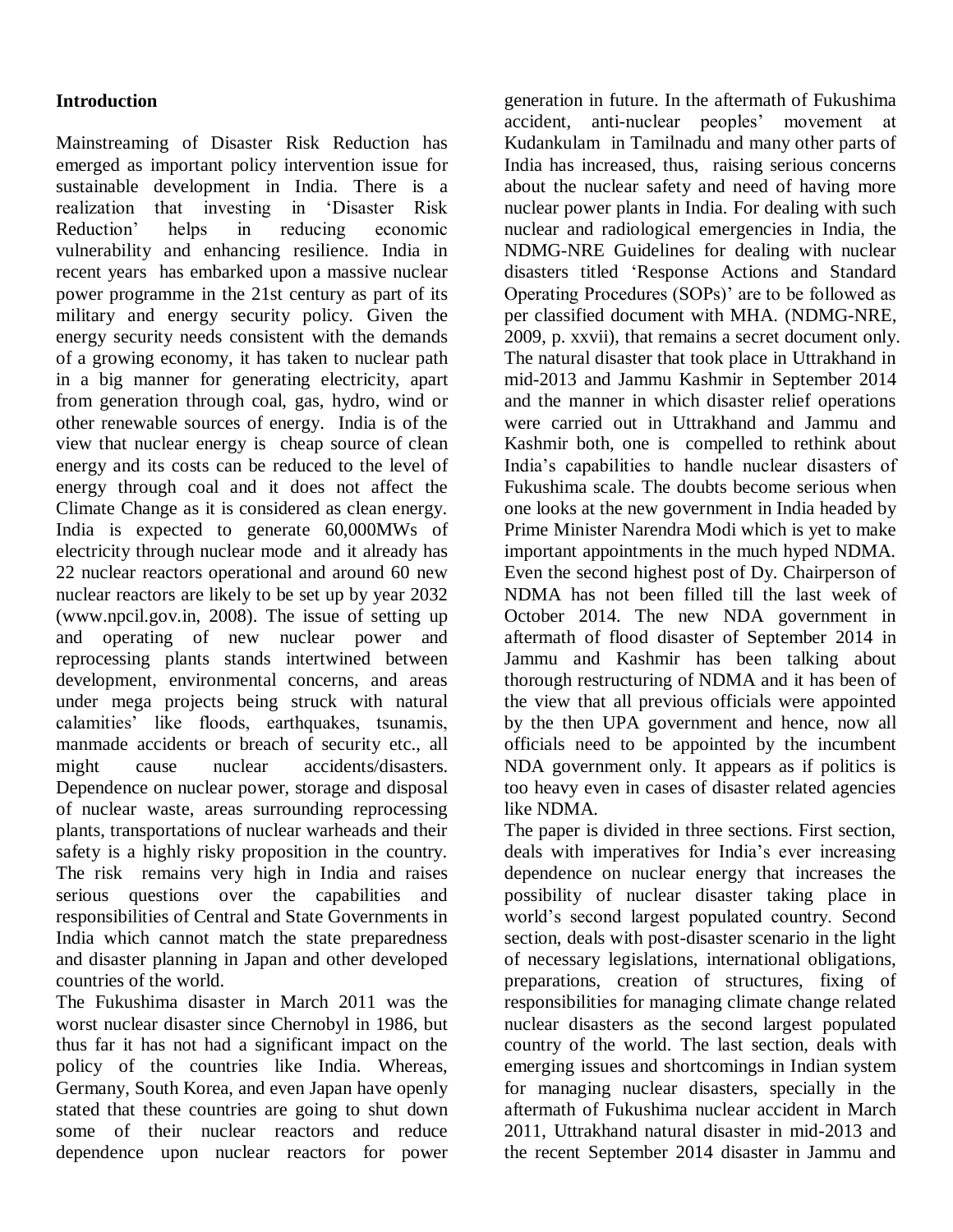Kashmir. The paper is based upon certain assumptions: 1. Govt. of India's plan of generating 60,000 mega watts of electricity by setting up of 60 new nuclear reactors by year 2032 is likely to raise the risk of nuclear accidents/disasters in India. 2. Jammu & Kashmir, Fukushima and Uttrakhand disasters have raised serious questions over the capabilities Union and State Governments in India, which in all probabilities, cannot match the state preparedness and disaster planning in Japan and other developed countries of the world. 3. Nuclear Disaster Risk Reduction Management in India would need a massive preparations, investments and paradigm shift in disaster policy making.

The methodology used for completing paper is content analysis of existing literature available in the public domain. Parliamentary debates/question hour have been used for completion of paper. Reports of various international agencies/think tanks, state as well as non-state agencies, like IAEA, NDMA, UN, CRS of USA and companies who sell reactors all over the world have been made. It also uses press coverage reviews and television programmes. Imperatives for India's Increased Dependence on Nuclear Energy and Likely Dangers India in light of its energy security needs consistent with the demands of a growing economy, it has taken to nuclear path in a big manner for generating electricity, apart from generation through coal, gas, hydro, wind or other renewable sources of energy. India is of the view that nuclear energy is cheap source of clean energy and its costs can be reduced to the level of energy through coal and it does not affect the Climate Change as it is considered as clean energy. At present India has seven nuclear plants with 22 nuclear reactors (20 operational and 2 under completion) apart from research reactors at BARC, IGCAR and other production related establishments. They produce around 4700 Mwe of electricity only. Many new nuclear power plants are likely to come up like Jaitapur plant in Maharashtra, at Fatehabad in Haryana, Haripur in West Bengal and in Andhra Pradesh is in line with new policy of generating around 60,000 MWe of electricity through nuclear mode by 2032 after the 123 Agreement between India and USA. [\(www.npcil.gov.in,](http://www.npcil.gov.in/) 2008). As per World Nuclear Association (WNA), India expects to have 20,000 MWe nuclear capacity on line by 2020 and 63,000 MWe by 2032. It aims to supply 25% of electricity from nuclear power by 2050. [\(http://www.world](http://www.world-nuclear.org/info/inf53.html%20&www.npcil.gov.in)[nuclear.org/info/inf53.html &www.npcil.gov.in\)](http://www.world-nuclear.org/info/inf53.html%20&www.npcil.gov.in).

As discussed, India's international obligations with regard to reducing the carbon emissions for preventing climate change, switching over to generation of electricity through nuclear mode suits her.

### **Disaster Threats because of Nuclear Power Plants**

Scholars are of view that despite public concerns over least possibility of onsite accidents, waste disposal and uncertainties over economics, fuel switching to nuclear power currently remains the largest, proven, carbon-free generation option. One tonne of uranium produces the equivalent amount of electricity as 16, 000 tonnes of coal and 80 000 barrels of oil. The spent fuel from the reactor still contains 235U, so it can be recycled. Reprocessing the spent fuel produces uranium, plutonium and waste. Safe disposal/storage of waste from the nuclear fuel cycle presents a challenge. (Whittington, 2002, p. 1653-68). To some experts, the risk of major disaster is negligible, a nuclear power station is typically a system where dangerous and destructive processes can be set in motion because it is thought that all the safety backup systems in place will guarantee our safety. For skeptics, the main threat came from the nuclear power stations also. (Markku Wilenius, 1996. P.5- 8 ). India's records so far have been fair barring few small accidents at certain nuclear power plants, specially, Madras Nuclear Power Plant at Kalpakkam when it was struck with Tsunami and the nuclear reactor could be stopped successfully averting any disasters.

Disaster Threats because of the Risks of Accidental Nuclear War

Nuclear disasters can also occur because of the outbreak of nuclear war between countries because of certain reasons like; Accident, error, or malfunction or system failure; The actions of a 'rogue general'; Miscalculations ; The continuing military buildups; A 'bolt-from-the-blue' preemptive first strike; Technologically advanced nuclear weapons ; Role of third parties; and Nuclear proliferation. (Petras and Morley, 1988, pp.151- 53 ). As discussed, a hypothetical nuclear exchange between India and Pakistan, in which each country targeted major cities through dozen, 25-kiloton warheads, as per Natural Resources Defence Council (NRDC) study which calculated that 22.1 million people in India and Pakistan would be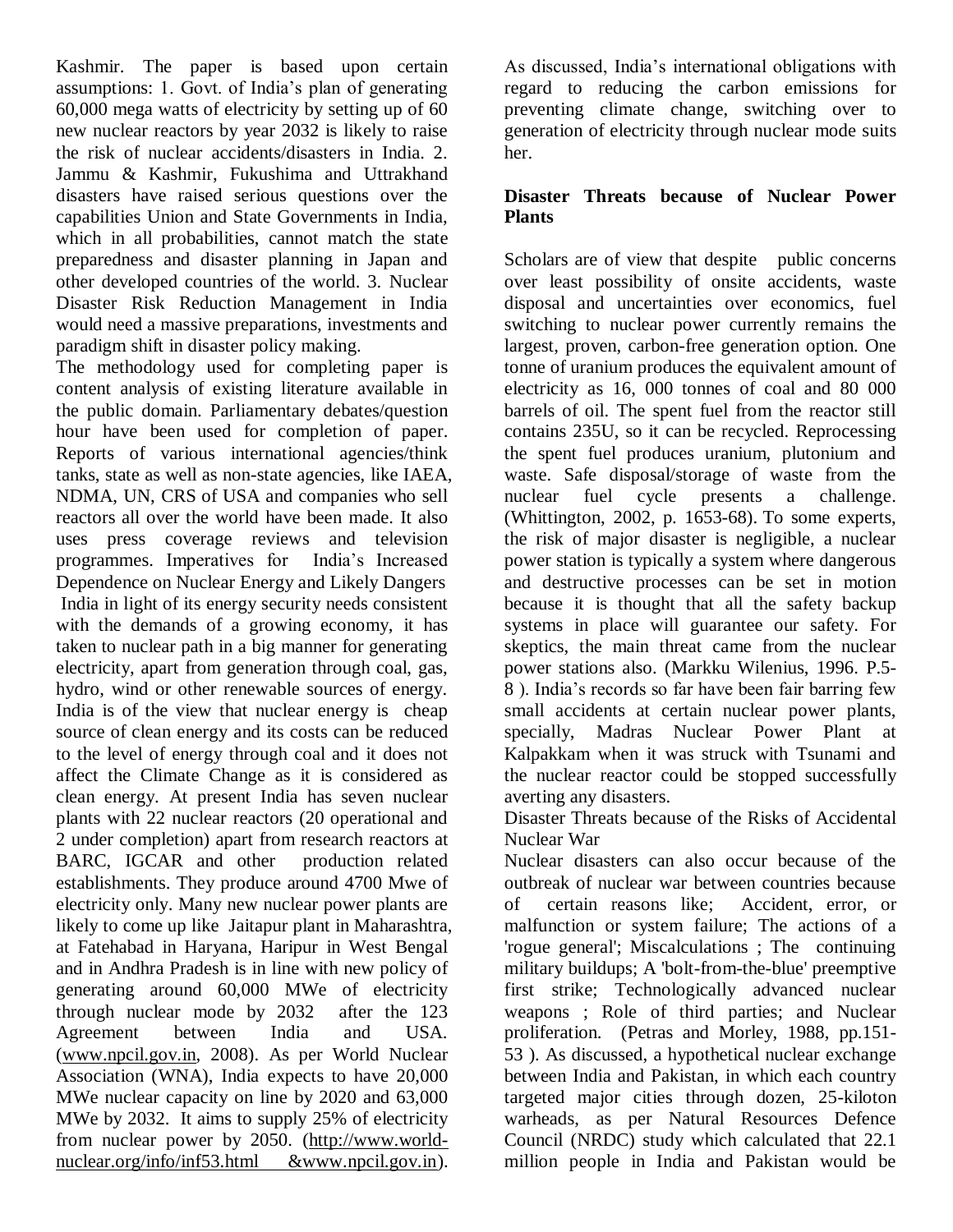exposed to lethal radiation doses of 600 rem or more and 8 million people would receive a radiation dose of 100 to 600 rem, causing severe radiation sickness and potentially death, especially for the very young, old or infirm and as many as 30 million people would be threatened by the nuclear attack. NRDC estimates that 8.1 million people live within this radius of destruction. (NRDC Report and Louis Ren Beres, 1998, pp.498-504). Similarly report of ICNND presented before the United Nations, says, a nuclear war between India and Pakistan could cause severe "climate cooling" and may have a devastating impact on agriculture worldwide. (The Times of India, 26 Jan 2010 & [www.icnnd.com\)](http://www.icnnd.com/).

Social science research on efforts to maintain safe operations in many modern technological systems suggests that serious accidents are likely over time if the system in question has two structural characteristics: high interactive complexity and tight coupling. While the Indian and Pakistani nuclear arsenals are small and not complex, it is also clear, that the South Asian nuclear relationship is inherently tightly coupled because of geographical proximity. With inadequate warning systems in place and with weapons with short flight times emerging in the region, the time-lines for decision making are highly compressed and the danger that one accident could lead to another and then lead to a catastrophic accidental war is high and growing. (Sagan, 2004, pp.6-8). From an organizational perspective, it is not surprising to find evidence of serious accidents emerging in India's and Pakistan's nuclear and missile programs. On January 4, 2001, Indian Defense Secretary, Yogender Narain, led a special inspection of the Milan missile production facility in Hyderabad where a missile was accidentally launched, flying through the body of one official, catching on fire, and injuring five other workers. The false warning incident that occurred just prior to the Pakistani nuclear tests in May 1998 is a second case demonstrating the dangers of accidental war in South Asia. Such false warnings could be catastrophic in a crisis whether they are deliberate provocations by rogue intelligence officers, or genuinely believed but inaccurate, reports of imminent or actual attack. (Sagan, 2004, pp.6-8). The present stalemate in case of Iran's nuclear programme has allegedly led to beginning of nuclear programmes in Middle-east countries like Saudi Arabia, Qatar, Bahrain, Oman, the UAE and

Jordan.( Guzansky, Asculai , and Lindenstrauss, 2012, pp.100-01).

### **The New Challenge of Terrorism**

The danger of terrorists gaining access to nuclear weapon is heightened during crises. Though, nuclear weapons cannot be manufactured directly from the key raw material found in nature, uranium. For this reason, *a terrorist organization can acquire a nuclear explosive only (1) by obtaining an intact nuclear weapon from a national stockpile or (2) by obtaining fissile material from stocks that were produced in highly advanced industrial facilities and then making the fissile material into a nuclear explosive.* The most important and effective steps for reducing the threat of nuclear terrorism are therefore to secure, consolidate, reduce, and, where possible, eliminate nuclear weapons and fissile material. Programs to implement such measures are under way in many countries but are far from reaching their goals. (Nuclear Posture Review, April 2010). There are an estimated 7,700 nuclear weapons deployed throughout the world as on today, plus more than 14,000 nuclear weapons which are inactive, in reserve status, or awaiting dismantlement. ( Hans M. Kristensen, 2010). The international community urgently needs to expand its efforts to secure existing stockpiles of nuclear weapons and materials, particularly in Russia, Pakistan, and India. The elimination of nuclear weapons should be high on the global public health agenda deaths and billions of dollars in property damage if a cask of spent fuel rods were dispersed anywhere in the world. Additional measures by Govt. of India like raising of more Battalions of Para-Military forces, setting up of National Investigation Agency (NIA), National Intelligence Grid like institution or amendment of the Prevention of Unlawful Activities Act and making it more stringent, pointed in this direction that how serious such threats have become for India too.

### **Climate Change Catastrophe can't be replaced with Nuclear Disaster Catastrophe**

The Report of Women in Europe for Common Future (WECF) says it is erroneous to consider nuclear energy as source of clean energy and this group is campaigning for a complete ban on production of nuclear energy in Europe. As per the report of IEA and IPCC, tripling the nuclear power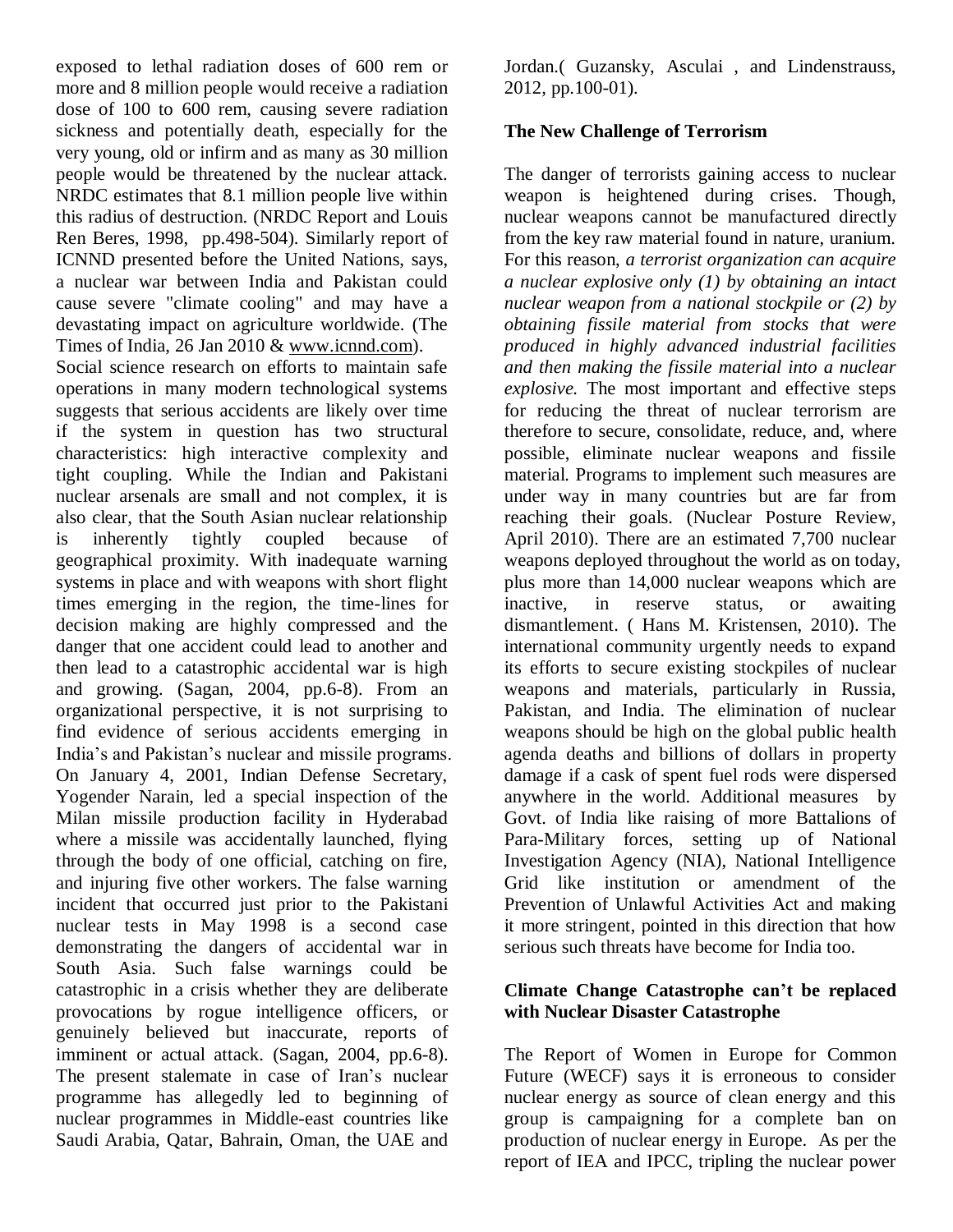output by 2050 would save five billion tonnes of CO2 compared to a reduction of 25 to 40 billion tonnes by conventional methods by 2050. Since uranium is also a limited resource and, may last for about 70 more years, then switch to thorium for fuel, which is also finite, or to the Fast Breeder Technology together with fuel reprocessing – a polluting and dangerous production system that generates even more toxic nuclear waste. [\(www.wecf.com\)](http://www.wecf.com/). A sense of prudence is needed on part of all countries, including India. Given the health hazards of nuclear material, nuclear power has repeatedly been shown to be toxic to human health at every step of production, right from uranium mining, to fuel production, from power generation to storage of nuclear wastes. Climate change itself can put the nuclear power energy supply at risk: nuclear power plants need great amounts of cooling water, which is why they are located along the coast or rivers. The group says, countries do not need nuclear power to avoid a climate catastrophe. [\(www.wecf.com\)](http://www.wecf.com/). As discussed, nuclear disasters might occur because of manmade accidents taking place at nuclear power plants or climate change induced earthquake, tsunami, floods, storms or any other natural calamity taking place or any use of nuclear weapon in and around the nuclear plant.

## **Management of Nuclear Disasters in India: National and International Obligations**

India in past one decade alone, has been struck with several natural disasters like Bhuj earthquake (January 26, 2001), the Tsunami (December 26, 2004), the Kosi flood disaster (2009), earthquake in Sikkim (2011) which resulted in total deaths of more than 50000 persons, displacement of 6.5 lac people on account of Tsunami and 2 million people got displaced during Kosi floods and the most recent Uttrakhand natural disaster in mid 2013. The idea of setting up of NDMA was first time reflected in country's *Tenth Five Year Plan (2002-07) under Chapter 'Disaster Management: The Development Perspective Document'* under the Ministry of Home Affairs and a statutory body known as 'National Disaster Management Authority of India (NDMA)' in 2005 came up and similar bodies have been created in all Indian States barring a few. As on today, disaster management departments are set up in more than 11 states and UTs. [\(www.ndma.gov.in,](http://www.ndma.gov.in/) 2005).

For avoiding nuclear disasters and implementing safety regulations, India is party to the Convention on Nuclear Safety (CNS) 1994, and ratified it on March 31, 2005, which is a legally-binding international convention to govern the safety of civilian nuclear power plants. In 2007, it signed ISSA with the IAEA and brought all civilian nuclear reactors under the safeguards. The Nuclear Safety Standards (NUSS) also apply to nuclear power plants in India. (Arun Shull, 2008, pp.5-6). A National Report was also prepared in accordance with the "Guidelines Regarding National Reports" under the Convention on Nuclear Safety". (Govt. of India, 2008, p. ii). Thus, India's preparedness for handling nuclear disasters and the guidelines issued by NDMA is largely inspired by the IAEA and other international norms. In January 2003, the Indian Government had also established the Nuclear Command Authority (NCA) to manage its nuclear and missile arsenals and prevent its misuse. The complex system of control may be seen as a barrier against accidental or unauthorized use. [\(www.nca.gov.in](http://www.nca.gov.in/) & Hans Born). In order to prevent proliferation of nuclear technology, ensuring that it is not stolen or leaked in any manner to non-state actors, Govt. of India also got Nuclear Non-Proliferation Law enacted in 2007.

Safety Policies for Nuclear Power Plants (NPPs) Implemented By NPCIL

All NPPs are run by Nuclear Power Corporation of India Limited (NPCIL). Under October 1996 Headquarter Instruction HQI-7003, the NPCIL accords utmost importance to Nuclear, Radiological, Industrial and Environmental Safety, overriding the demands of production or project schedules. Its objectives and various steps under implementation are:

• To maintain high standards for safety within plant as well as in the surrounding areas.

• To ensure that health, safety and environmental factors are properly assessed for all NPPs.

• To ensure that all employees, contractors, transporters working for NPPs adhere to safety

requirements while carrying out their responsibilities.

• To keep the public at large informed about

the safety standards and regulatory practices

that are being adopted at NPPs.

• Setting up of targets of safety performance parameters and their periodic monitoring.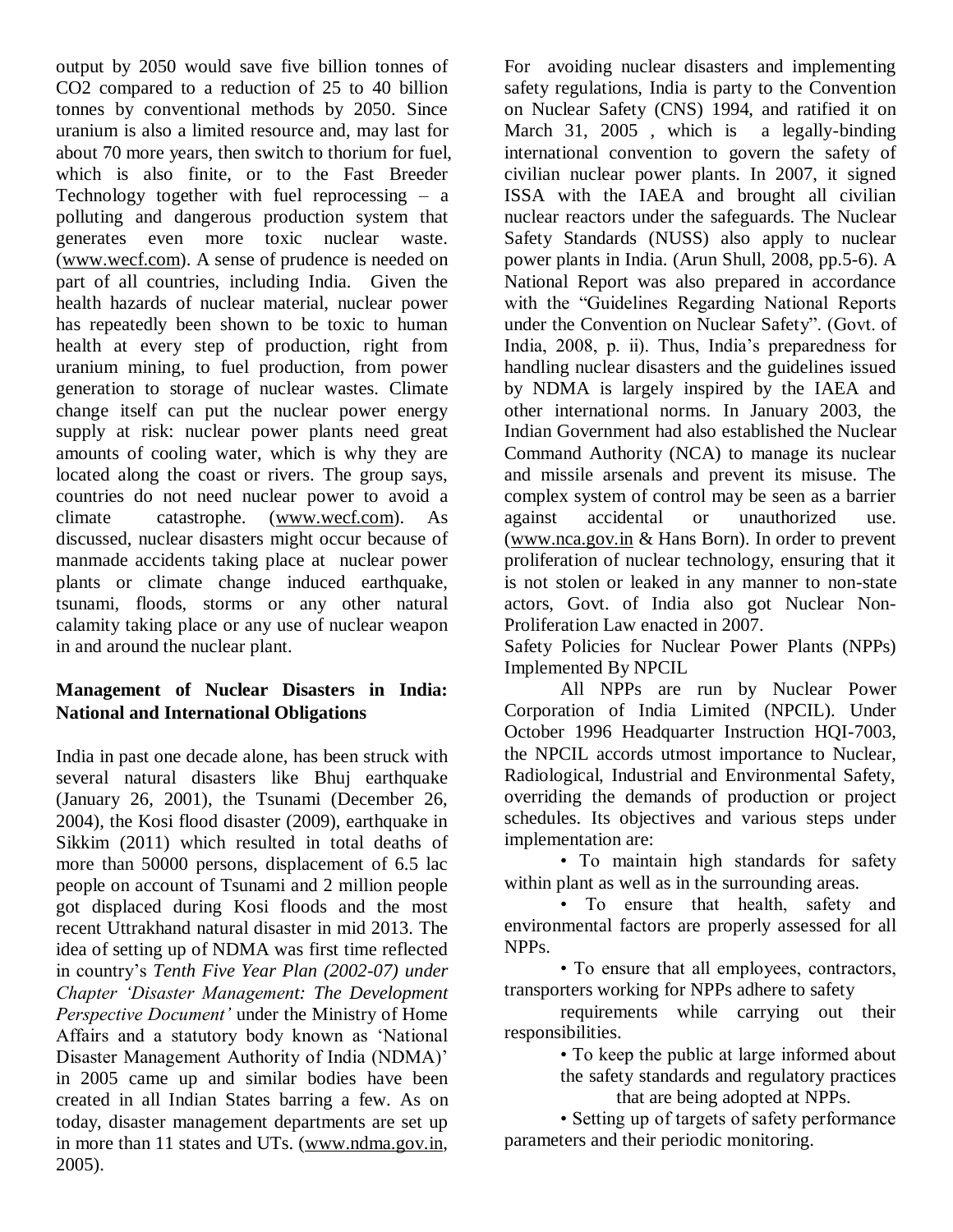• Carrying out of different levels of safety audits and reviews viz. Internal, corporate,

Regulatory and international like WANO Peer review.

> • Assessment and enhancement of safety culture. (Govt. of India Report, 2008, p.82- 83, accessed from www.npcil.gov.in )

For preventing nuclear related materials falling in the hands of the terrorists that can be used in the form of Radiological Dispersal Device (RDD), and development of crude form of "dirty bomb", Workshops on Nuclear Disaster Management are organized by National Disaster Management Authority with greater frequency for prevention, mitigation and preparedness and response at site and at hospital, rehabilitation, recovery and research. Input of specialists to delineate the threats, solutions, the technological procedures and to gain useful insights on counter terrorist operations, decontamination, early detection, critical infrastructure protection, reconnaissance, protection, crisis management and emergency monitoring system is also there. (www.ndma.gov.in, 2005).

For dealing with nuclear disasters in India there exists *National Disaster Management Guidelines: Management of Nuclear and Radiological Emergencies(NDMG-NRE)* which is a bulky document having ten chapters, having lengthy preface and 134 pages covering all technical and operational aspects of nuclear disaster. The Guidelines observe 'nuclear disaster' as that dimension of emergency situation leading to mass casualties and destruction of large areas and property, unlike a nuclear emergency, the impact of a nuclear disaster is beyond the coping capability of local authorities and such a scenario calls for handling at the national level, with assistance from international agencies, if required. (NDMG-NRE, Feb 2009, p. xxiv). Highlights of NDMG-NRE involve the elements of rescue, medical care, transportation, evacuation, providing food and shelter, etc. The National Crisis Management Committee (NCMC) assisted by the National Executive Committee (NEC), Department of Atomic Energy (DAE), MHA and National Technical Research Organisation (NTRO) shall handle such emergencies. Specially trained NDRF, fire service personnel, civil defence, medical, transport, civil supplies, civil engineering departments, etc., are to have the radiation emergency response component as part of their

response system to ensure large scale national capability in this regard. Response actions and Standard Operating Procedures (SOPs) are to be followed as per classified document with MHA. (NDMG-NRE, 2009, p.xxvii). The details of NDMG-NRE can be accessed from (www.ndma.gov.in, 2005).

### **Emerging Issues: Post Fukushima and Lessons For India**

According to the Reconstruction Agency, the combined disaster of the earthquake, tsunami, and the nuclear accident caused nearly 16,000 deaths, over 1.2 million destroyed or damaged buildings, temporary evacuation of over 380,000 people from their home, most of whom were residents of Iwate, Miyagi, and Fukushima prefectures on the northeast coast of the Pacific Ocean. It also disrupted water supply, power distribution, and train, highway and air transport systems in a wide area of eastern Japan. Reconstruction of infrastructures has been partly hindered by radioactive contamination around the nuclear power plant, and as of spring 2013, some key infrastructures, such as a major train line and a major highway (Joban Line and Joban Expressway), have not been recovered yet. After the nuclear accident, no deaths from radiation exposure have been reported, and long-term radioactivity-related health risks for the Fukushima residents are considered to be low (WHO, 2013). Still, radioactivity added a special dimension to the problem. To reduce radiation exposure, all residents approximately within a 20 km radius of the Fukushima Dai-ichi power plant were forced to leave their home. (http://www.reconstruction.go.jp/topics/000046.htm l, accessed on April 5, 2013).

A study was carried out by a group of scholars following a major earthquake off the Pacific coast of Japan, involving panel data for 5,979 individuals interviewed in Japan before and after the accident to analyze the effect of the accident on people's subjective well-being. The main hypotheses was that this effect declines with distance to the place of the event but also with distance to other nuclear power plants. To test these hypotheses, scholars used Geographical Information Systems to merge the well-being data with information on respondents' distance to the Fukushima nuclear plant and on their proximity to nuclear power stations in general. The empirical results suggested the existence of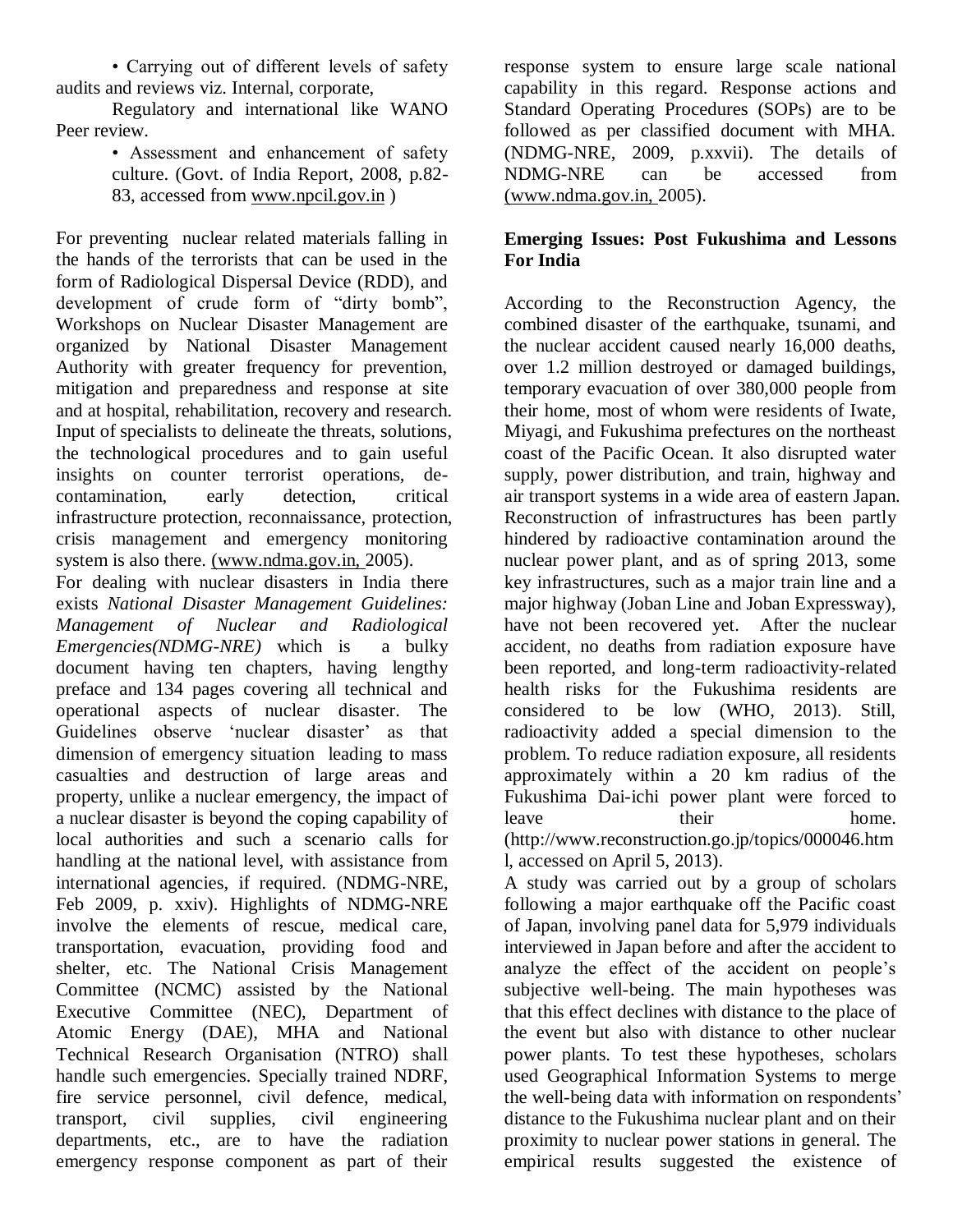significant well-being effects of the combined event of the earthquake, tsunami and nuclear accident that are proportional to proximity to the Fukushima site being equivalent to up to 72 percent of annual household income. The study found no evidence for increased nation-wide worry about the presence of nuclear power plants near people's place of residence. (Katrin Rehdanz, Heinz Welsch, Daiju Narita, and Toshihiro Okubo, July2013).

Nations are learning from Japan's experience of the nuclear alternative through the Fukushima Daiichi disaster. Germany, Switzerland, Italy, Israel and other critical players have joined Japan in announcing they will build no more reactors is being considered--- a major blow to any prospect of curbing global carbon emissions. Some will start shutting the ones they have. Switzerland's cabinet has voted to phase out atomic energy by 2034, and Germany has declared to close all its nuclear power plants by 2022. Germany is planning alternatives for generating electricity through natural sources including sun, wind and water. In May 2011 G-8 leaders also took lessons from the Fukushima reactor to seek more stringent international rules on nuclear safety. Japan's nuclear disaster registered as a wakeup call by indicating the importance of a national regulatory body's independence from both government and the corporate sector. (Jain*,*2011). Scholars are also of view that disruptive disasters in major food-producing regions could have dire global consequences. Corn, wheat, and rice crop failures would lead to price hikes and shortages in far-flung locations. The worldwide collapse of one of these major staples—for example, from a new fungal infestation in one region and a drought in another—could lead to famines, export cutoffs, stockpiling and hoarding, or cartelized supply arrangements. Such developments could create new zones of instability, hostility, and populist pretexts for aggressive steps to secure new supplies or assure future access. (Frederick S. Tipson, Feb.2013).

The political and social dimensions of massive shifts in environment and population are difficult to predict, but the likelihood is that over time large groups of people will become ecologically displaced persons or "environmental" refugees," forced from their historic homelands and needing relocation to more hospitable places within or beyond national boundaries. Such transitions will present large political and economic challenges, both for long-term humanitarian support and for immigration laws and enforcement. If these

movements involve millions of desperate people, geographic and political boundaries will become increasingly problematic (Elizabeth Ferris, 2013). A country like which has so much of pressure on land because of high density of population need to put into place a very effective mechanism for dealing with such eventualities.

### **Safety Concerns regarding Spent Fuel Storage**

Safely securing the spent fuel that is currently in crowded pools at reactors should be a public safety priority of the highest degree. As in Japan, U.S. spent-fuel pools are not required to have defense-indepth nuclear safety features. They are not covered by the types of heavy containment structures that cover reactor vessels. Reactor operators are not required have backup power supplies to circulate water in the pools and keep them cool in the event of onsite power failures. Reactor control rooms rarely have instrumentation keeping track of the pools' water levels and chemistry. (In one incident at a U.S. reactor, water levels dropped to a potentially dangerous level after operators simply failed to look into the pool area.) Some reactors may not have the necessary capabilities to restore water to pools when needed. Quite simply, spentfuel pools at nuclear reactors are not required to have the same level of nuclear safety protection as required for reactors, because the assumption was that they would be used only for short-term storage before the rods were removed for reprocessing or permanent storage. (Robert Alvarez*,* 2012). The NRC of U.S. ordered reactor operators to:

• ". . . provide sufficient safetyrelated instrumentation, able to withstand design-basis natural phenomena, to monitor key spent fuel pool parameters (i.e., water level, temperature, and area radiation levels) from the control room."

• ". . . revise their technical specifications to address requirements to have one train of onsite emergency electrical power operable for spent fuel pool makeup and spent fuel pool instrumentation when there is irradiated fuel in the spent fuel pool, regardless of the operational mode of the reactor."

• "... have an installed seismically qualified means to spray water into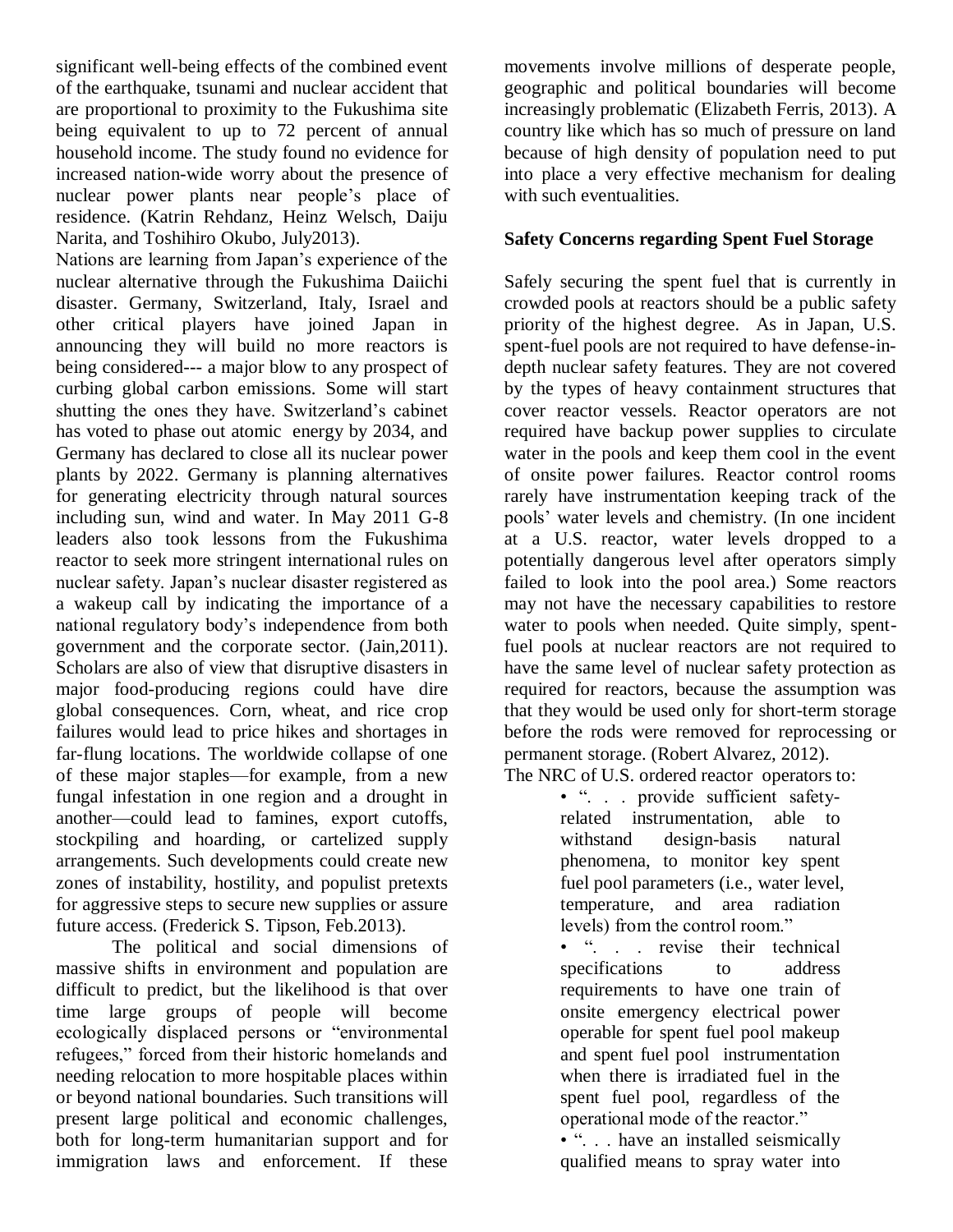the spent fuel pools, including an easily accessible connection to supply the water (e.g., using a portable

pump or pumper truck) at grade outside the building." Improving pool safety is certainly important. For decades, nuclear safety research has consistently pointed out that severe accidents could occur at spent-fuel pools that would result in catastrophic consequences. A severe pool fire could render about 188 square miles around the nuclear reactor uninhabitable, cause as many as 28,000 cancer fatalities, and cause \$59 billion in damage, according to a 1997 report for the NRC by Brookhaven National Laboratory. (**Robert Alvarez**, 2012).

## **Measures Undertaken by then UPA Govt. headed by Prime Minister Man Mohan Singh**

Immediately after the accident at Fukuskima in Japan, NPCIL Chairman assured to Indians that there would not be any slowdown in the country's nuclear energy program and assured that the DAE and NPCIL are undertaking an immediate technical review of all safety systems of our nuclear power plants in case of large natural disasters such as tsunamis and earthquakes. (The Hindu, March 22, 2011). Scholars in India had serious doubts about the secrecy in DAE, public health systems, their skills, skill development process, and needs urgent attention. The response expected from state governments in case of nuclear disasters of the magnitude of Fukushima disaster has been very doubtful. The NDMG-NRE, 2009 guidelines would remain on paper if proper evacuation plans in a densely populated country are not worked out and practiced. ( M.M.K. Sardana, 2011, pp. 1-4). Japan in its 750 page report on the Fukushima accident prepared by its Nuclear Emergency task force to the IAEA, has given following findings like, Japan was ill prepared, reactor design were old, lack of facilities and equipments on sharing basis, poor information and decision-making and lack of protection facilities were reasons for the disaster. (ibid., p.9).

Governments need to take note of the need for an informed debate on nuclear energy as brought out in

the above report. The exclusiveness of the Nuclear Energy establishments should give way to exchange of dialogues among communities, community leaders, scientists, sociologists, environmentalists, economists, health scientists, political leaderships and nuclear scientists with a view to recommend strategies to harness this source of energy balancing with safety, health and environmental concerns. (The Times of India, July 14, 2011). The NPCIL in post-Fukushima also got done the safety evaluation of 20 operating power plants and nuclear power plants under construction. The report titled *Safety Evaluation of Indian Nuclear Power Plants Post Fukushima Incident* suggested a series of safety measures which pertained to strengthening technical and power systems, automatic reactor shutdown on sensing seismic activity, enhancement of tsunami bunds at all coastal stations, etc. (NPCIL Report, 2011).

### **Indian Response to Fukushima**

The then Prime Minister Manmohan Singh assured the country that all nuclear programmes are safe shall not be slowed down and in his speech emphasised, "there would be no looking back on nuclear energy", while on a visit to West Bengal on 21 August 2011. He added, "we are in the process of expanding our civil nuclear energy programme. Even as we do so, we have to ensure that the use of nuclear energy meets the highest safety standards. This is a matter on which there can be no compromise". (The Hindu,  $22$  Aug  $2011$ ). It is expected that the new government of Prime Minister Modi would continue to follow the policies of previous government and avoid politicization of disaster management issues. Even the officials of AEC had the responsibility to assure the country men by stating that "Our record of nuclear safety has so far been impeccable and we have taken steps after Fukushima to ensure that it remains so," Dr Srikumar Banerjee, Chairman, Atomic Energy Commission (AEC), said in interview given to the Tribune Newspaper. (The Tribune, 19 June 2011). But the NDMA Chief was pessimist about India's abilities to handle such post nuclear disasters when he said, "India is not prepared to deal with nuke disaster". (NDMA Chief, Wednesday, Jun 1, 2011, PTI). Indeed, the message from India's political as well as nuclear bureaucracy is clear: despite the disaster, India's nuclear power projects will proceed unimpeded. (Gaurav Kampani, 2011).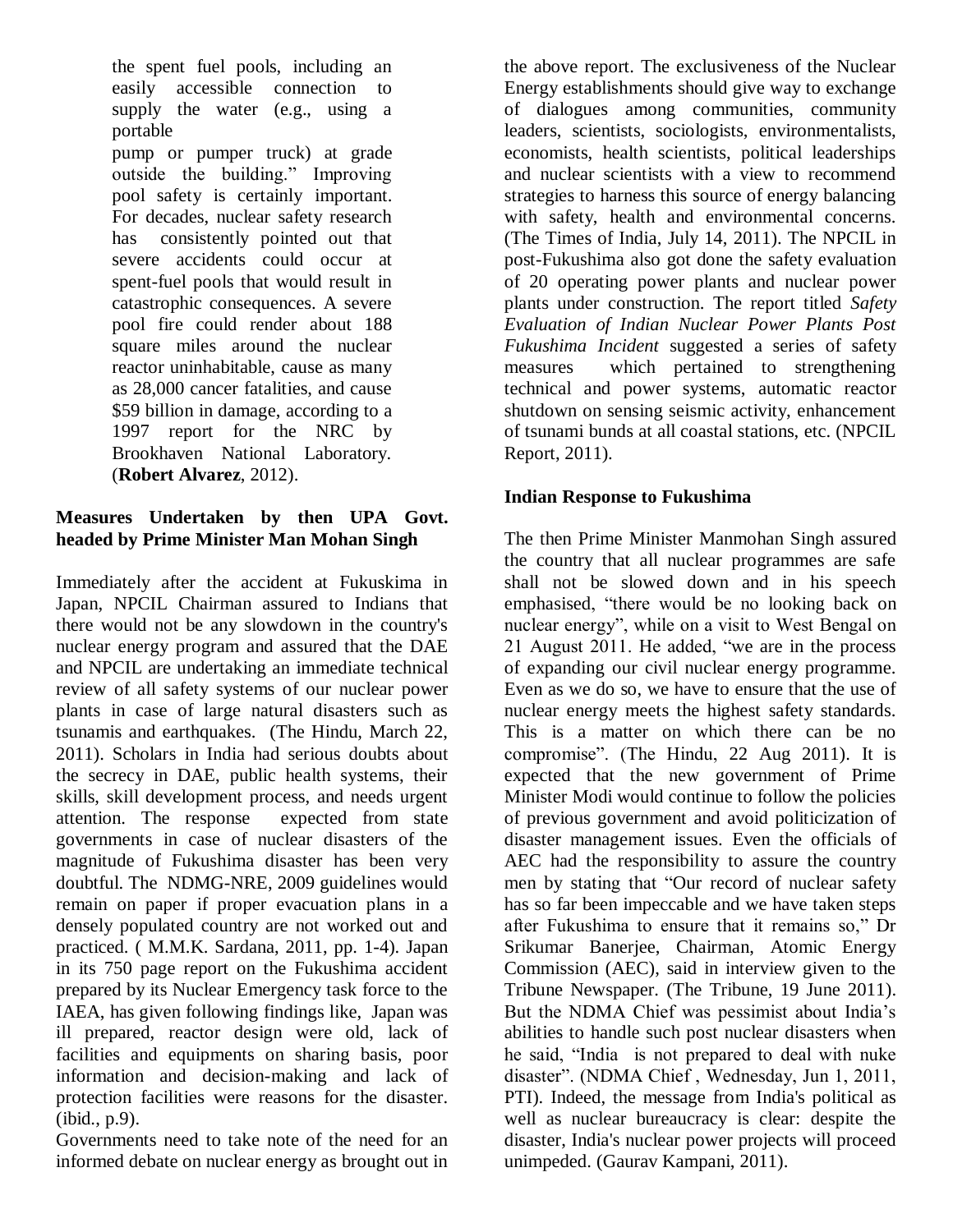### **Conclusion**

There have been several occasions when serious doubts about the functioning of DAE and its sister agencies have been raised in India, specially, that their functioning is not transparent not much information is shared with public. In case of enquiries, officials would not point out safety and design lapses due to fear of action being taken against their brother officials only. GOI on September 7, 2011 had tabled in the Lok Sabha the much awaited independent Nuclear Safety Regulatory Authority Bill (NSRA), 2011 for bringing about much-needed independence and transparency in administering the safety oversight of nuclear operations in India. However, with the end of 15th Lok Sabha's term (Lower House of the Indian Parliament), the bill got killed as it could not be passed by both the houses of the Parliament. Today there is a new government in India headed by Prime Minister Narendra Modi which is yet to make important appointments in the much hyped NDMA. Even the second highest post of Dy. Chairperson of NDMA has not been filled till the last week of October 2014. The new NDA government in aftermath of flood disaster in Jammu and Kashmir has been talking about thorough restructuring of NDMA and it has been of the view that all previous officials were appointed by the then UPA government and now all officials need to be appointed by the present government only. It appears as if politics is too heavy even in cases of disaster related agencies like NDMA. Overall it can be said that India need to take a cautious path for implementation of its ambitious nuclear power programme in light of its need as well as its realistic capabilities of managing nuclear disasters if at all they were to become a reality. A lot of education and training of citizens at massive scale need to be undertaken. There is an urgent need for developing a new culture of resilience towards such disasters on part of average citizens of the country. Union government need to encourage the state governments for preparing themselves in the light of current realities. Schools, Colleges and Universities of the country need to introduce a course on Disaster Management at every level of education. Youth of the country need to be attracted towards creation of exclusive wing of volunteers who would ever remain ready to offer their services in the hours of crisis on the patterns of N.S.S. The private sector of the country will also have to assume responsibility for such causes in a very big

manner. A 'disaster cess' on patterns of education or petrol cess can be imposed for creating a financial reserve for training of youth and human resource exclusively for disaster related needs.

### **Reference**

- A Gopalakrishnan, (September 16, 2011). A Nuclear Regulator Without Teeth. *The Hindu,* p.9.
- Arun Shull. (Novemeber, 2008). *Nuclear Energy Futures Paper No. 2,.* The Centre for International Governance Innovation, Ottawa.
- B. Bhattacharjee. (June 19. 2011). Safety Of Nuclear Power Plants Being Upgraded: AEC chief. *[http://www.tribuneindia.com/2011/2011061](http://www.tribuneindia.com/2011/20110619/main1.htm%20June%2019,2011) [9/main1.htm June 19,2011](http://www.tribuneindia.com/2011/20110619/main1.htm%20June%2019,2011)*.
- Bonnie Jenkins. (September 2006). Combating Nuclear Terrorism: Addressing Non-state Actor Motivations. 33 34 *The Annals Of The American Academy*. Accessed from www. JStor.com on 14 Feb 2011.
- Buddhi Kota Subbarao. (1998). India's Nuclear Prowess: False Claims and Tragic Truths. *Manushi* 109.
- Charles D. Ferguson. (March 2006). Preventing Catastrophic Terrorism. Council on Foreign Relations. *CSR No.*11. [www.cfr.org.](http://www.cfr.org/)
- Elizabeth Ferris (February 2013). *The Politics of Protection: The Limits of Humanitarian Action* (Washington, DC: Brookings Institution, 2011), chapter 7. Cited in Frederick S. Tipson, Natural Disasters as Threats to Peace, *Special Report 324* the United States Institute of Peace. Accessed from [www.usip.org](http://www.usip.org/) **.**
- Frederick S. Tipson (**Feb**r**u**ar**y 2013).** Natural Disasters as Threats to Peace. *Special Report 324.* The United States Institute of Peace. Accessed from [www.usip.org](http://www.usip.org/)**. .**
- Gaurav Kampani, How India will Respond to Japan's Nuclear Crisis, March 21, 2011. Kampani is a Stanton Nuclear Security Fellow at the Center for International Security and Cooperation. Also see, "Indian nuclear plants are safe: scientists," *Hindu*, March 15, 2011, http://www.thehindu.com/todays-paper/tpnational/article1538642.ece, <March 19, 2011).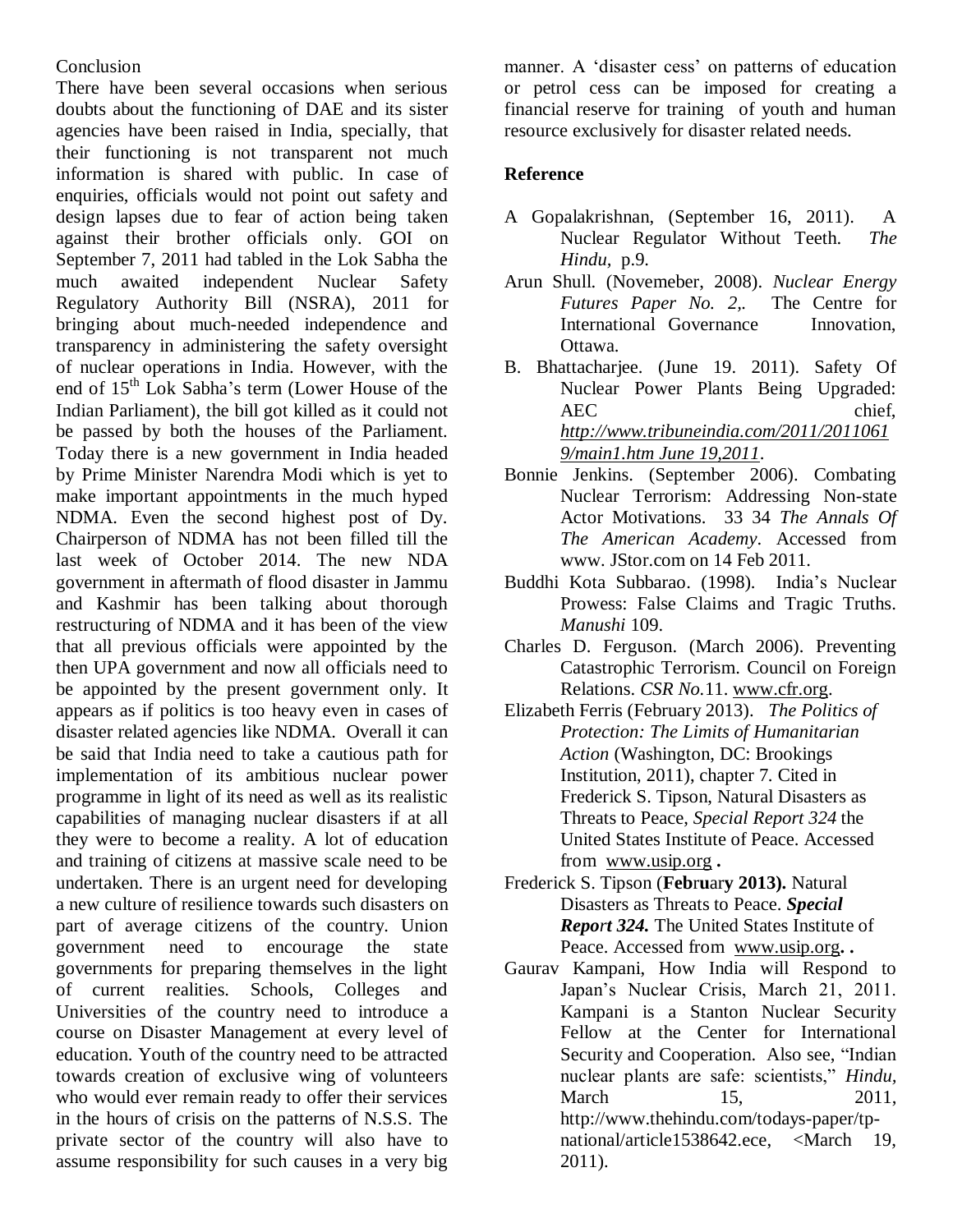- Guzansky , Asculai , and Lindenstrauss, Civilian Nuclear Programs in the Middle East, *Strategic Assessment,*| Volume 15, No. 1,| April 2012, pp.100-1.
- Govt. of India. (Aprill, 2008). *National Report To The Convention On Nuclear Safety.* Fourth Review Meeting of Contracting Parties.
- Hans Born. (2008). *Geneva Centre For The Democratic Control Of Armed Forces (Dcaf) Policy Paper* – № 15 National Governance Of Nuclear Weapons: Opportunities And Constraints.
- Hans M. Kristensen. (2010). Status of World Nuclear Forces. *Federation of American Scientists*. website,: [www.fas.org.](http://www.fas.org/)
- http://www.reconstruction.go.jp/topics/000046.html, last accessed on April 5, 2013. The number of evacuees from the evacuation zone amounted to approximately 113,000 (estimated by the Cabinet Office in February 2012) cited in Katrin Rehdanz, Heinz Welsch, Daiju Narita, and Toshihiro Okubo, ― Well-being effects of a major negative externality: The case of Fukushima" Kiel Working Paper No. 1855 | July 2013. Accessed from www.google.com.
- International Commission on Nuclear Non-Proliferation and Disarmament (ICNND) Report on India-Pakistan.
- International Panel on Climate Change (IPCC). (2006). UN, Stern Review.
- James Petras and Morris Morley. (Jan. 23, 1988). Nuclear War and US-Third World Relations: The Neglected Dimension. *Economic and Political Weekly*, Vol. 23, No. 4, pp. 151-153&155-158: Accessed from http://www.jstor.org/stable/4378015 on 03/08/2011 07:03.

Jain, Purnendra (2011). *Japan's post Fukushima diplomacy,* SAGE International.

- Katrin Rehdanz, Heinz Welsch, Daiju Narita, and Toshihiro Okubo. (July 2013). Well-being effects of a major negative externality: The case of Fukushima. *Kiel Working Paper No. 1855*. Accessed from www.google.com.
- Louis Ren Beres. (1998). In A Dark Time: The Expected Consequences Of An India-Pakistan Nuclear War. *American University of International Review*, vol.14, no. 1, pp. 497-510.
- M.M.K. Sardana. (2011). Impact of Accident at Fukushima on Nuclear Energy Programmes

of India and China. ISID Discussion Note DN1109, July. *ISID Discussion Notes Public Health Issues and Disaster Management of Nuclear Fuel Cycles in India.*

- Markku Wilenius. (1996). From Science to Politics: The Menace of Global Environmental Change. *Acta Sociologica,* Vol. 39, No. 1, Sociology and the Environment (1996), pp. 5-30, Sage Publications, Ltd. Accessed from Stable URL: http://www.jstor.org/stable/4194803 .Accessed: 03/08/2011 00:03.
- Matthew Bunn, Securing the Bomb 2010: Securing All Nuclear Materials in Four Years, Commissioned by the Nuclear Threat Initiative, April 2010. [www.nti.org.](http://www.nti.org/)
- MV Ramana & Ashwin Kumar (February 13, 2010). Safety First? Kaiga and Other Nuclear Stories. *Economic & Political Weekly.*Pp. 47-50.
- *National Disaster Management Guidelines— Management of Nuclear and Radiological Emergencies*. (February 2009). NDMA, GOI. ISBN 978-81-906483-7-0, New Delhi. Accessed from [www.ndma.gov.in.com.](http://www.ndma.gov.in.com/) Pp.80-88
- *Natural Resources Defence Council (NRDC) Report*. The Consequences of Nuclear Conflict between India and Pakistan, NRDC's nuclear experts think about the unthinkable, using state-of-the-art nuclear war simulation software to assess the crisis in South Asia. Accessed from [www.nrdc.com.](http://www.nrdc.com/)
- Nuclear Posture Review, April 2010, iii. www.defense.gov.
- Nuclear Power Corporation of India Limited (NPCIL). (2011). *Report Safety Evaluation of Indian Nuclear Power Plants Post Fukushima Incident*. Govt. of India. New Delhi. Accessed from [www.npcil.gov.in.](http://www.npcil.gov.in/)
- Nuclear Threat Initiative. Country Profile: Algeria. See [http://www.nti.](http://www.nti/) org/countryprofiles/algeria/.
- *National Statistical Survey Office Report (NSSO).* (2010).Govt. of India..New Delhi. [www.nsso.gov.in](http://www.nsso.gov.in/)
- P. Sudhakar. (March 16, 2011). Koodankulam reactors quite safe. *The Hindu.* http://www.thehindu.com/todays-paper/tpnational/article1541798.ece, <March 19, 2011).